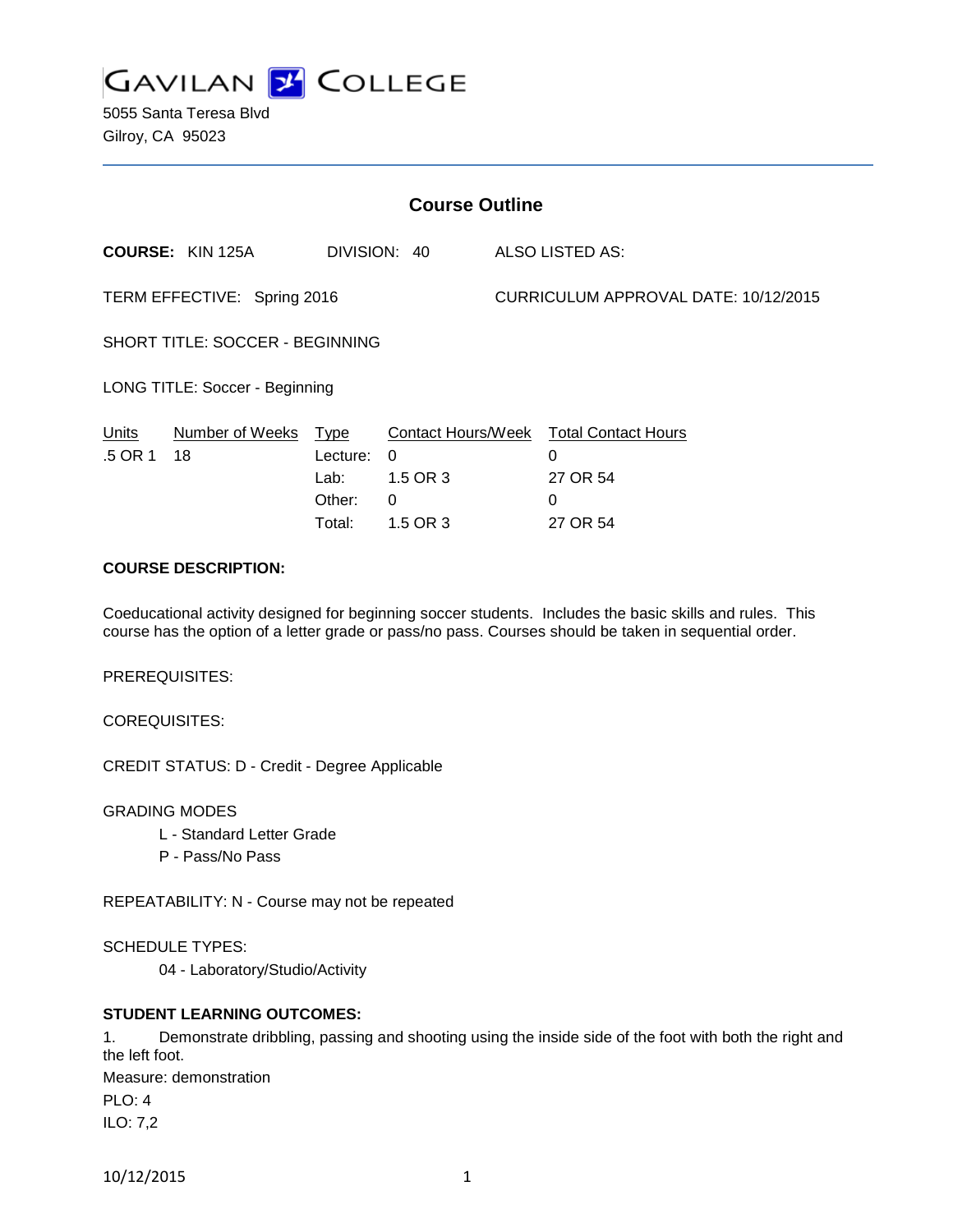GE-LO: E1 Anticipated Year of Assessment: 2016-17

2. Utilize the correct techniques when trapping, juggling and heading.

Measure: demonstration

PLO: 4 ILO: 7,2 GE-LO: E1 Anticipated Year of Assessment: 2016-17

3. Explain and apply the rules of soccer. Measure: written exam, oral quiz, demonstration PLO: 7 ILO: 2,7,1 GE-LO: A1,A2 Anticipated Year of Assessment: 2016-17

# PROGRAM LEARNING OUTCOMES:

After completing the Kinesiology major a student will be able to:

1. List and describe five career options available in the field of kinesiology.

2. Describe and critically analyze the role of physical activity and its impact on health, society and quality of life.

3. Discuss the history and broad content within the discipline of kinesiology and develop skills to enable the synthesis of concepts across disciplines.

4. Identify critical elements of motor skill performance, combine motor skills into appropriate sequences for the purpose of improving skill learning, and demonstrate competent motor skill performance in a variety of physical activities.

5. Identify the skeletal and muscular structures of the human body.

6. Utilize measurement concepts (qualitative and quantitative) to assess student/client

performance and program effectiveness.

7. Describe and demonstrate effective verbal and nonverbal communication skills.

## **CONTENT, STUDENT PERFORMANCE OBJECTIVES, OUT-OF-CLASS ASSIGNMENTS**

Curriculum Approval Date: 10/12/2015

## 3 - 6 Hours

Content: Course overview, including learning outcomes, course requirements and grading. Introduce stretching and warm-up exercises appropriate for soccer. Information including field markings and equipment required, will be provided. Students will become comfortable with the soccer ball and know what it feels like by moving the ball in different ways - side to side/front to back, one foot to the other. The fundamental soccer skill of dribbling will be described and demonstrated, including moves such as stop and go, pull back, step over and scissors.

Student Performance Objectives (SPO): Demonstrate stretching and warm-up exercises utilized for soccer. Identify the field markings used in class. Demonstrate the soccer skill of dribbling by touching the ball using the inside side of the foot, with both the right and left foot. Practice a variety of dribbling moves.

Out-of-Class Assignments:

## 6 - 12 Hours

Content: Warm-up running, stretching and ball handling drills. Review dribbling with both the strong and weak foot. Introduce passing - using the inside side of the foot and practicing with both the strong and weak foot and trapping - with the chest and with the thigh. Presentation on the rules that relate to dribbling,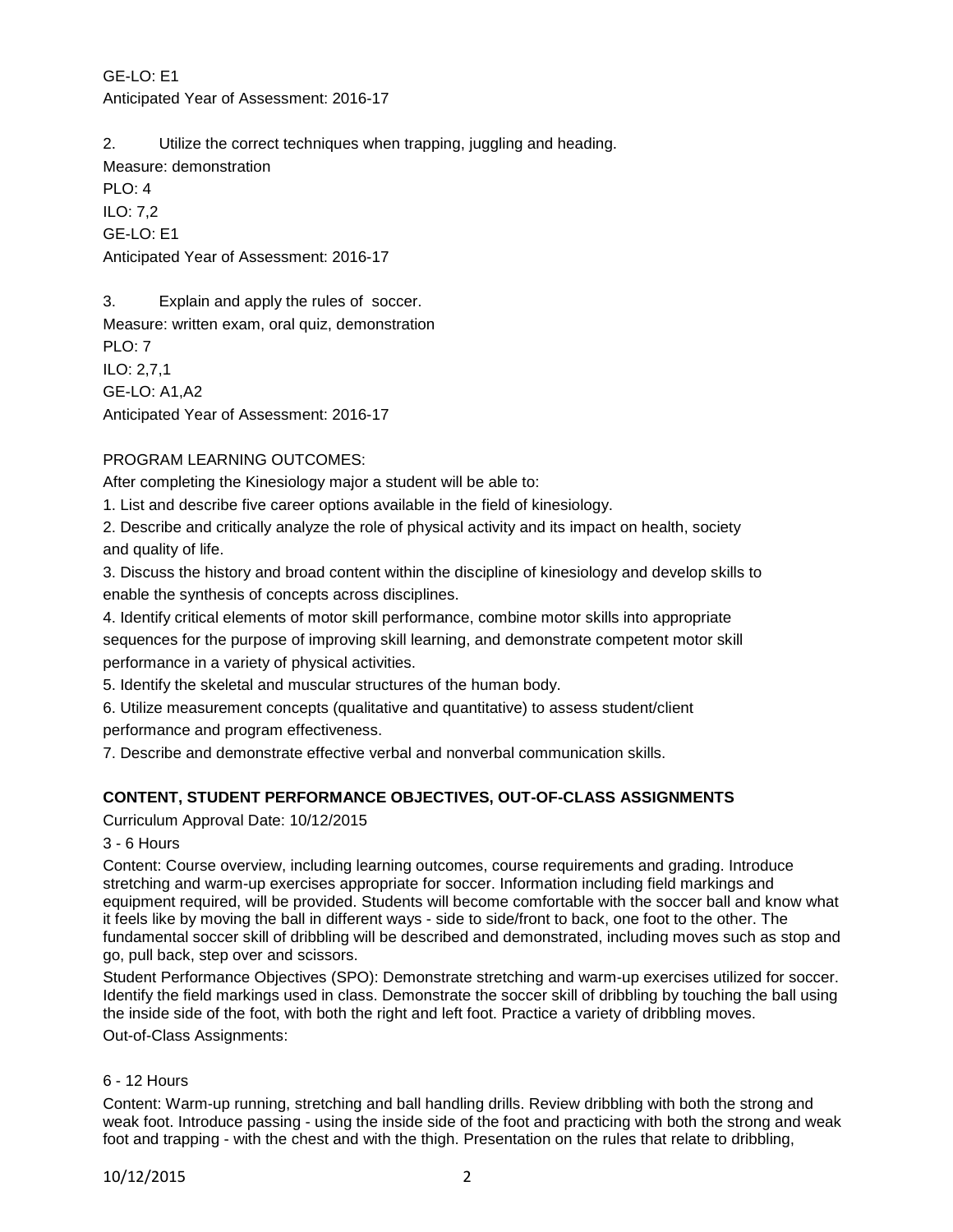passing and trapping. The Figure 8 Slalom drill could be used for practice purposes as well as increasing the distance of passes from 5 yards to 10 yards to 20 yards..

Student Performance Objectives (SPO): Demonstrate the correct passing techniques with both the strong and weak foot. Demonstrate trapping with both the chest and the thigh. Discuss the rules that relate to the skills of dribbling, passing and trapping.

Out-of-Class Assignments:

4.5 - 9 Hours Content: Warm-up running, stretching and ball handling drills. Review and practice skills previously introduced and teach shooting, utilizing the inside of the foot. Present the rules related to this skill. Increase the difficulty by combining dribbling and shooting, dribbling passing and shooting and then dribbling, trapping, passing and shooting into small goals. Work on developing all skills with both the strong and weak foot.

Student Performance Objectives (SPO): Demonstrate shooting a soccer ball with both the strong and weak foot. Discuss and practice the rules related to soccer that have been learned to date. Participate in class activities.

Out-of-Class Assignments:

4.5 - 9 Hours Content: Warm-up running, stretching and ball handling drills. Review skills learned in previous classes. Demonstrate the techniques of juggling and heading. Presentation on the rules related to these skills. Practice all skills using a variety of drills, such as presenting a grid using cones which mimic the field shape where dribbling, partner passing/trapping (example: right foot pass/left foot trap or left foot pass/right foot trap) and shooting can be used.

Student Performance Objectives (SPO): Demonstrate the correct techniques for juggling and heading. Perform 3 - 5 juggling skills in a row. Discuss the rules related to juggling and heading. Participate in class activities.

Out-of-Class Assignments:

7.5 - 15 Hours Content: Warm-up running, stretching and ball handling drills. Review juggling and heading. Introduction to throw-ins, corner kicks and free kicks including the rules. Continue to work on skill building by practicing the fundamental soccer skills in a variety of drill and 1 v 1 and 2 v 2 activities. Practice the correct rules during all class activities. Skill testing.

Student Performance Objectives (SPO): Utilize the correct techniques when performing all soccer skills. Discuss the rules related to throw-ins, corner kicks and free kicks and apply all rules during class activities. Participate in class, including skill testing.

#### **METHODS OF INSTRUCTION:**

guided practice, demonstration, discussion

#### **METHODS OF EVALUATION:**

Category 1 - The types of writing assignments required: Percent range of total grade: % to %

If this is a degree applicable course, but substantial writing assignments are NOT appropriate, indicate reason

Course primarily involves skill demonstration or problem solving

Category 2 - The problem-solving assignments required: Percent range of total grade: % to %

Category 3 - The types of skill demonstrations required: